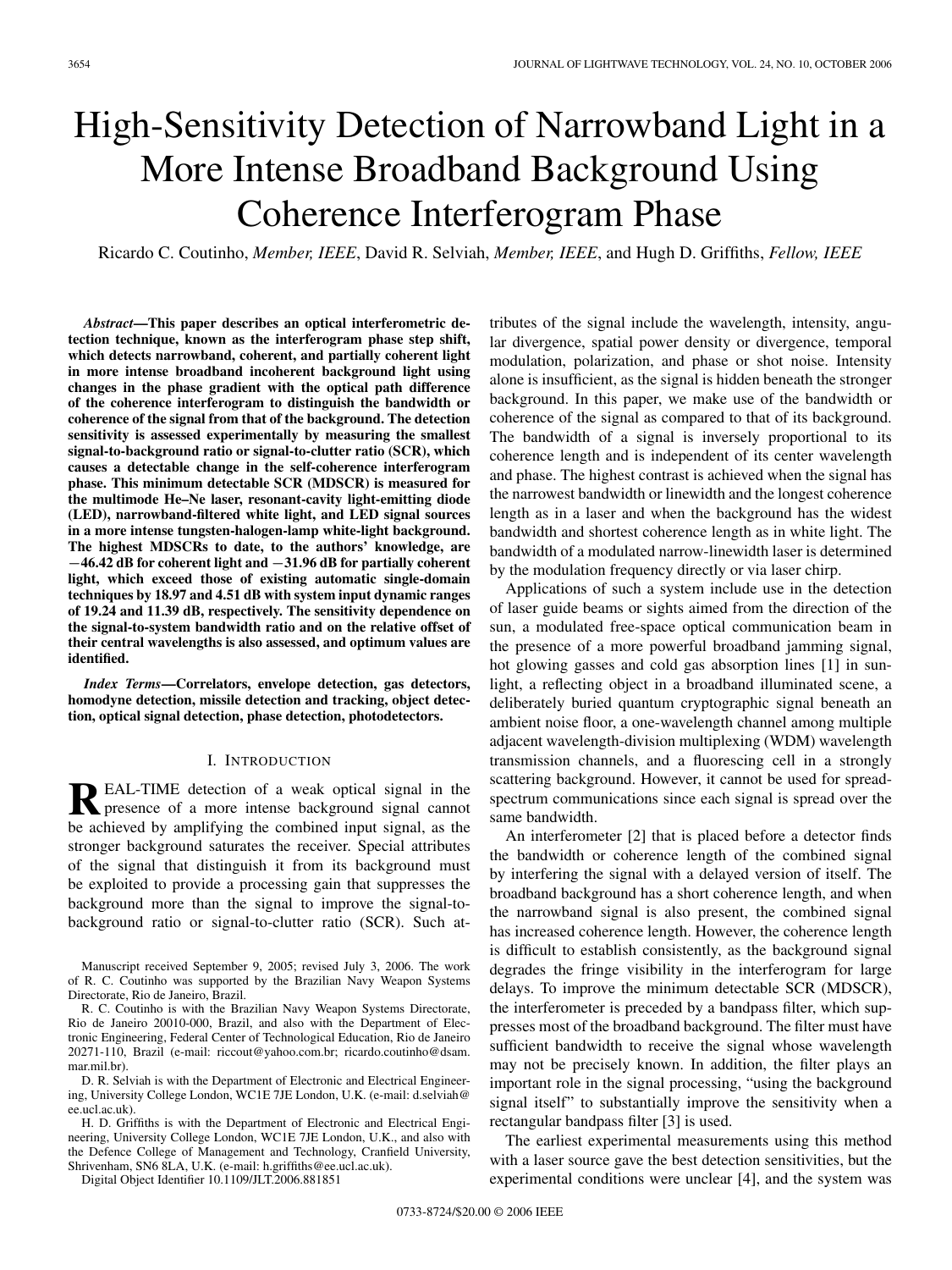

Fig. 1. Theoretical ideal interferogram due to an input rectangular filter (a) absolute amplitude, (b) phase, and (c) instantaneous frequency.

not automatic, as someone was required to view an oscilloscope trace and to recognize when a feature was displaced [5]. Experimental demonstrations using partially coherent sources gave poorer detection sensitivities [5]–[7].

In Section II, we describe a postdetector signal processing algorithm, known as interferogram phase step shift (IPSS), to optimize the receiver sensitivity and discuss its relationship to a similar technique, known as Fourier transform spectroscopy (FTS) [8], and to earlier similar works. The receiver's sensitivity is characterized experimentally with the system described in Section III, using the laser, resonant-cavity light-emitting diode (RCLED), narrowband-filtered white light, and LED sources in Section IV and the monochromator sources in a strong tungsten-halogen-bulb white-light background in Section V. The optimum filter bandwidth and wavelength relative to the source wavelength are established in Sections V and VI.

## II. IPSS DETECTION PRINCIPLES

In the IPSS method, a rectangular passband input filter creates a "localized feature" in the "gradient of the phase" of the coherence interferogram. We then scan this localized feature to note changes in its position in the optical path difference, which depends on the net degree of coherence of the combined input signal. The update rate is therefore fast suitable for rapidly changing applications.

In FTS, the self-coherence interferogram [2] of the light that enters the predetector interferometer is found by scanning the optical path difference between the signal and a delayed version of itself through a large range that is comparable to the coherence length of the signal, which may be centimeters for lasers, as the spectral resolution achieved from the Fourier transform

is the reciprocal of the length of the scan [8]. The time required for the long FTS scan followed by a Fourier transform poses a limitation in real-time applications that require high update rate. In the IPSS detection method, only a small range of optical path differences is repeatedly scanned without sacrificing spectral resolution and with high update rate. In FTS, a reference laser is required for the path difference calibration of the long scan, but in IPSS, it is not required because the absolute path difference value is not needed. Nonlinear scaling of the path difference due to nonlinear translation stages is also less important in IPSS than in FTS, where it distorts the phase before Fourier transformation. Insufficient collimation of the input light causes an extra path difference proportional to the scan length [8], which is more serious in FTS than in IPSS due to its much longer scan length.

The IPSS method uses an almost rectangular bandpass input optical filter with a steep rolloff. We assume that the background spectrum is substantially flat within the filter's bandwidth, which is often the case for broadband sources. Then, since the self-coherence function is the Fourier transform of the power spectrum [2], it has a sinc  $(\sin(x)/x)$  function shape. Fig. 1(a) shows the theoretical envelope of the absolute value of the inverse Fourier transform of a rectangular filter response. Fig. 1(b) shows the calculated phase of the interferogram fringes within the envelope, and Fig. 1(c) shows the instantaneous frequency of the fringes, which is obtained by differentiating the phase. The phase has  $-180°$  steps at the positions of the nulls. We select the first null of the sinc function, as its position is very sensitive to the input coherence and it has a higher signal-to-noise ratio (SNR) than the other nulls. In addition, following [3], we choose the phase step of this null rather than its amplitude minimum since its position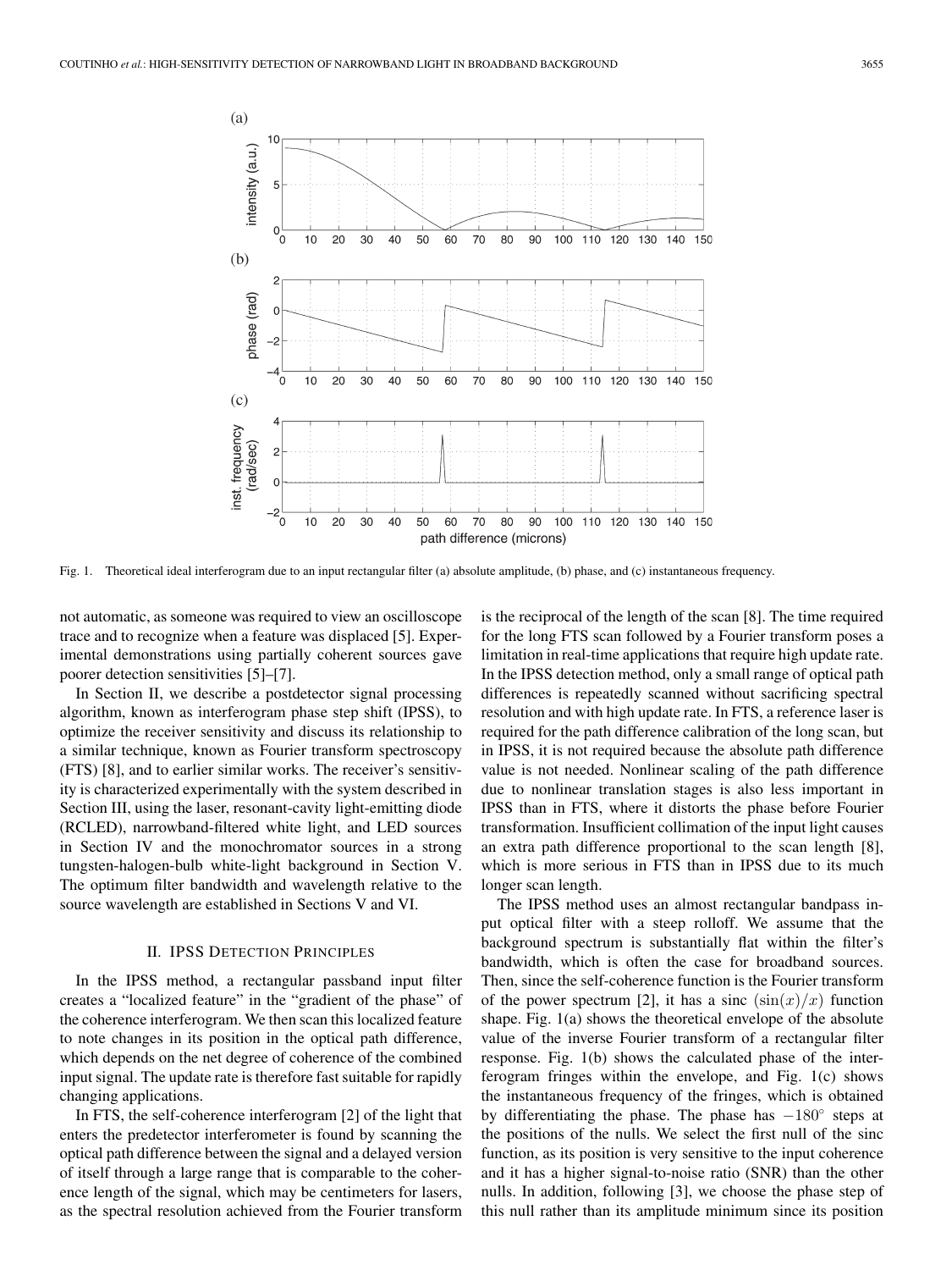

Fig. 2. Experimental arrangement.

is easier to define accurately; as in this region, fringe visibility is very low and is degraded by additive noise due to, e.g., the receiver photodetector.

In this paper, we go beyond the earlier work [3] and improve the sensitivity by differentiating the phase and using the instantaneous frequency instead of the phase, as this removes the slope of the phase function so that we can use a simple amplitude threshold [Fig. 1(b) and (c)]. Furthermore, as we are interested in sudden phase changes, the differentiation acts as a high-pass filter, increasing the relative size of these changes and discarding low-frequency variations.

The position of the frequency spike due to the first minimum of the interferogram envelope is recorded when only the background signal is present to give a reference value, with which subsequent scans can be compared. When a coherent source moves into the field of view, its narrow spectral feature increases the net degree of coherence of the scene, moving the interferogram first minimum's frequency spike to higher path differences. If the narrow spectral feature is a gas absorption line, the displacement of this frequency spike will be toward lower path differences. By tracking the shift of the first null's frequency spike, detection can be declared whenever this shift is larger than a specified threshold. Unusually, the detection signal is the "displacement" of the frequency spike due to the presence of the coherent light at the input, and the noise is all the other displacements, such as those due to changes in the background spectrum.

## III. IPSS EXPERIMENTAL METHOD

The visible band was selected for the experiment (Fig. 2) to aid optical component alignment. An optical table floated with compressed gas isolated the system from vibrations. The detection system is shown in the dotted rectangle in Fig. 2, and the elements outside simulate the combined background and signal sources. A 20-W tungsten halogen lamp with a blackbody temperature of 3220 K was used as the broadband background light. The light bulb was placed in an enclosure with a concave rear mirror, a front aperture stop, and a 30-mm f/2 plano-convex lens to collimate its beam. Due to the size of the bulb's filament, the degree of collimation of the signal and the background differed, but this had little impact on the experimental results due to the small scan length [8]. Neutral density filters were placed in the collimated signal path to give different signal-to-background ratios or SCRs. The light from the two sources was combined in a nonpolarizing cube beam splitter before entering the detection system.

The light exiting the beam splitter was spatially limited by an iris (Fig. 2) to allow better control of the SCR. The iris diameter limited the beam diameter to that of the components and apertures of the system so that the light measured at the system's entrance reached the detector. The 28-mm-diameter interferometer mirrors had the smallest width of the optical components along the beam path. A reference plane was defined after the iris and the interference filter, where power measurements were taken using the system photodetector to establish the filtered SCR. The same plane was used when the interference filter was removed to establish the unfiltered SCR values. The unfiltered background power was in the range of 32.5–145.5  $\mu$ W. The filter reduced the background signal by 18.68 dB. The interference filter was selected depending on the wavelength of the signal to be detected. The multilayer filters [2] had fast rolloff, as required by the IPSS method and, because of their directional characteristics, were mounted on a rotation stage so that maximum transmission could be achieved. The filtered beam entered a Michelson interferometer, which gave the coherence interferogram as a function of the path difference. The input beam was split into two and traveled different length paths. The path difference was determined by a mirror mounted on a dc-motorized translation stage with a resolution of 0.1  $\mu$ m, which allowed it to be scanned longitudinally normal to its surface. This stage was controlled from a LabVIEW program running on a computer via a Klinger MC4 controller. The speed of the stage, the length of the scan, and the number of scans to be averaged were programmed. A  $10-\mu m$  scan length, corresponding to a  $20-\mu m$  path difference range, was chosen, and this was scanned at a speed of 150  $\mu$ m/s in steps of 0.1  $\mu$ m. The speed of the scan gave a mean fringe frequency in the range of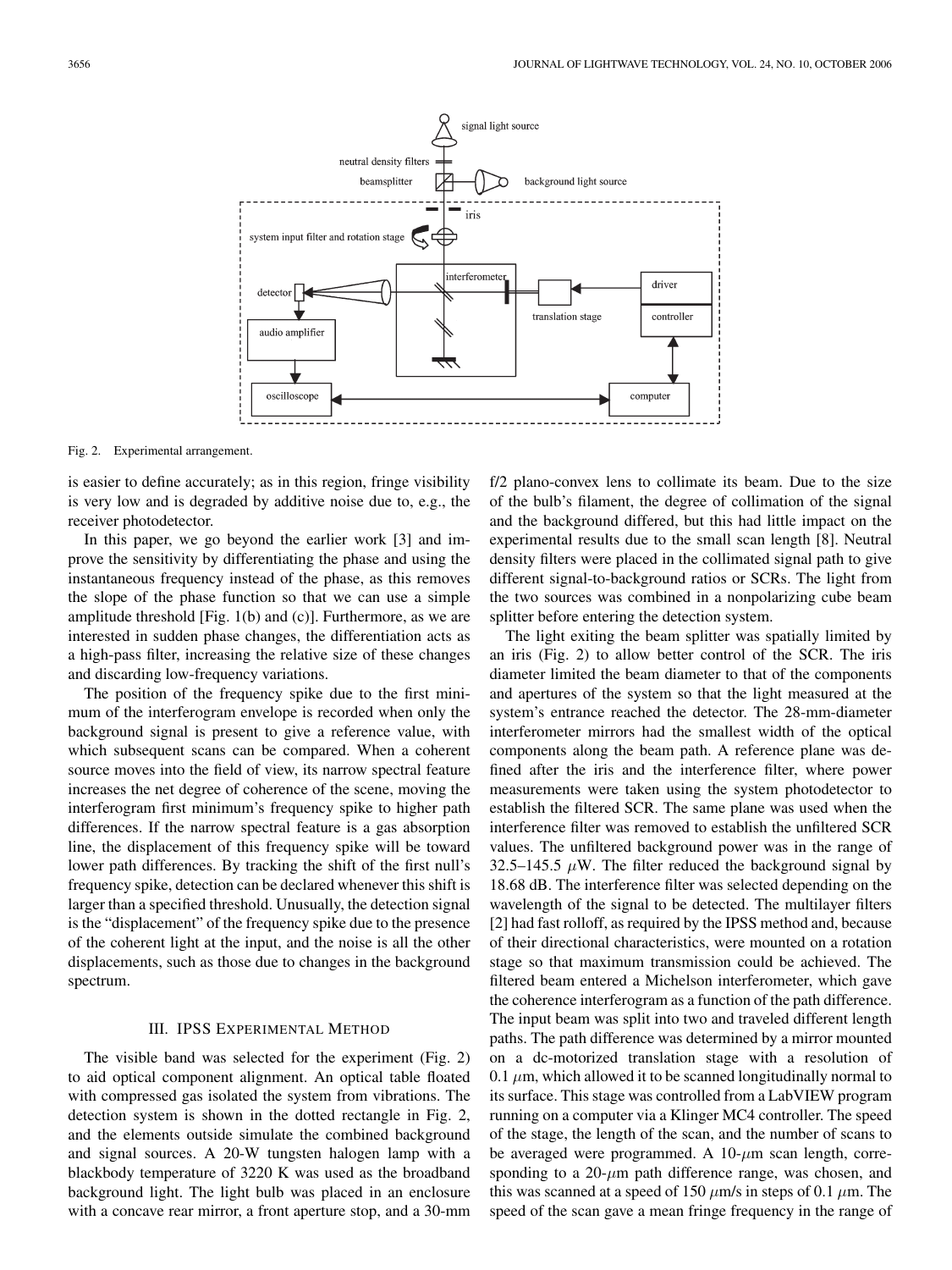

Fig. 3. Part of an interferogram from a tungsten-halogen-bulb light source filtered by a narrowband filter that was acquired using the translation stage.

150–160 Hz for the wavelengths used (630–680 nm). The mirror scanned at around 2 Hz. The translation stage suffered from hysteresis, so only one of the directions of the scan was used.

A plano-convex lens collected and focused the light from the interferometer's exit aperture onto a  $1$ -cm<sup>2</sup> detector. In Fig. 3, the first null is clearly visible where the signal amplitude is minimum and has the lowest SNR and fringe visibility. To obtain sufficient SNR, an EG&G Brookdeal 9452 audio amplifier amplified the fringe signals from the detector by 30 dB. The amplifier also had a built-in analog bandpass filter, whose 3-dB cutoff frequencies were set to 100 Hz and 10 kHz to limit the noise bandwidth. The amplifier's output was acquired by a Tektronix 2430A digital oscilloscope, which removed the dc level by ac coupling at a sampling frequency of 5.12 kHz and stored interferogram scans (Fig. 3) as ASCII 1024 sample data files. The noisy region at the left of Fig. 3 was caused by the random oscillations of the mirror when the stage reversed. This artifact was removed by cropping all of the interferograms at the same path difference. In a practical real-time system, this could be performed by gating the input.

Several interferograms acquired in successive scans were averaged together to further suppress noise. In order to align the interferograms for correct averaging and for comparison with the reference interferogram, the mirror scan was synchronized to the oscilloscope scan by triggering the oscilloscope with a signal generated by the motor controller at the start of each scan. The 35-ms delay before the translation stages moved had no effect on the results as the full interferogram was acquired. The clarity of the instantaneous frequency spike depended on the number of scans averaged and on the initial SNR. If insufficient interferograms were averaged, a reduced peak was obtained, and if too many were averaged, the peak was removed due to the low-pass filtering effect of the averaging process.

Fig. 4 shows a typical experimental waveform at each stage of processing by the IPSS algorithm. It is in good agreement with the theoretical ideal of Fig. 1. Two waveforms are seen in each plot: The upper waveform has the signal present, while the lower reference has no signal present. Fig. 4(a) shows the raw signals recorded, whereas Fig. 4(b) shows those after they were filtered using a software filter and averaged. In both cases, the shift of the first-null feature, as the net coherence increases when the signal is present, is clear. The reference trace was taken immediately before the signal trace, and the two traces were compared to detect the presence of the signal source. This removed effects such as temperature and temporal drift of the components. Fig. 4(c) shows the unwrapped phase with  $180^\circ$  phase steps, and Fig. 4(d) shows the instantaneous frequency with very clear noiseless narrow spikes marking the position of the first null of the interferogram. The clarity of the instantaneous frequency spikes produced by the IPSS signal processing is the key to obtaining high MDSCR.

The MDSCR was measured for a coherent helium–neon (He–Ne) gas laser optical source and partially coherent RCLED, filtered white light, and LED sources. Due to the divergence of the partially coherent sources, they were collimated by a 30-mm f/2 plano-convex lens with an iris aperture stop. For the partially coherent sources, an input filter having a similar central wavelength was selected, and its central wavelength was tuned by rotating the filter to maximize the transmitted power. An input iris and an output focusing lens were found to improve the SNR, so they were used for all sources, except the filtered white light and the LED sources. The experimental parameter values used in these experiments are summarized in Table I.

#### IV. IPSS RESULTS

## *A. He–Ne Gas Laser Source*

A multimode 5-mW unpolarized Melles Griot 05 LLR 851 He–Ne red laser was switched on and left to operate for 1 h before any measurements were taken to allow its modes to stabilize. Its beam was expanded by a  $\times 10$  microscope objective, which is slightly tilted relative to the laser exit aperture to avoid reflections back into the laser, which would cause intensity fluctuations. Spatial filters were not required to select a single spatial mode, as we found that the reduction in coherence length of the laser, due to its multiple transverse modes, did not prevent detection, which is a benefit of the IPSS technique. The laser's spectral line had four or five Lorentzian longitudinal modes [9] under a Gaussian Doppler-spreading envelope. The expanded laser beam was collimated by a double achromatic lens. The unfiltered laser power was in the range of 0.935 nW–2.77  $\mu$ W.

Fig. 5 shows the displacement of the first-null phase step as a function of input filtered SCR. Little or no displacement in the phase step occurred until the filtered SCR reached −30 dB, where the curve clearly departed from zero and the presence of the laser is detected. We defined the system's MDSCR to be the smallest SCR at which the error bars no longer touch zero [10], [11]. The detection dynamic range (Table II) was limited at the other extreme at an SCR of −8.5 dB, where the signal amplitude was so strong that the phase step no longer occurred.

### *B. RCLED Source*

An RCLED with coherence lengths [12] in the range of  $22-32 \mu m$  has a coherence length that depends on numerical aperture (NA), so it was mounted on an optical rail, as in [12], using a microscope objective having a nominal NA set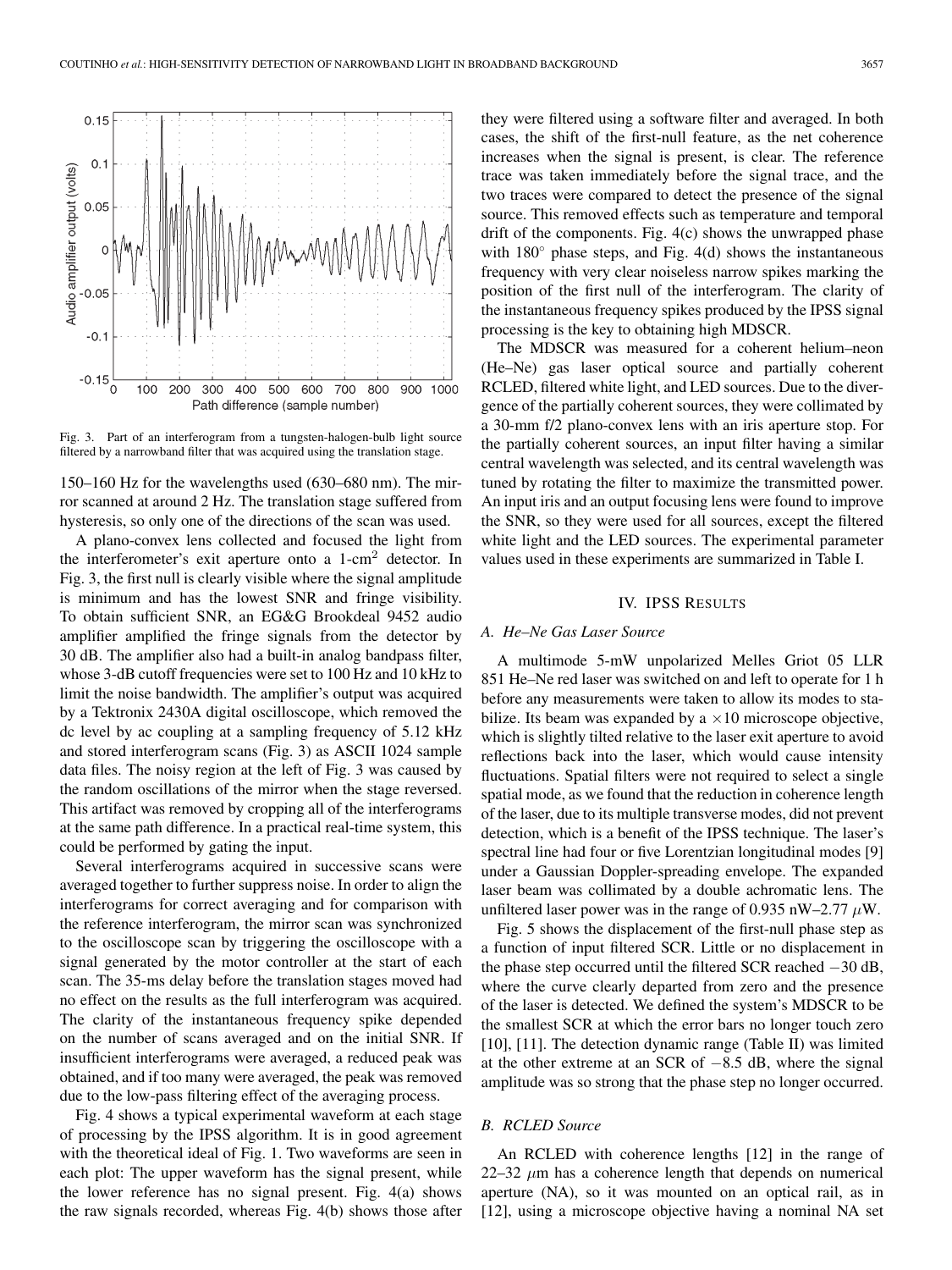

Fig. 4. Typical experimental waveforms obtained during the IPSS signal processing. (a) Raw interferogram signal. (b) Software-filtered and averaged interferogram signal. (c) Phase of carrier. (d) Instantaneous frequency of carrier. The bold trace has a signal, whereas the normal reference has no signal present.

TABLE I EXPERIMENTAL PARAMETER VALUES FOR MDSCR MEASUREMENTS

| Signal<br>source | Signal<br>central<br>λ | Signal<br><b>BW</b><br><b>FWHM</b> | Signal<br>coh.<br>length | Filter<br>central<br>λ | Filter<br>BW<br><b>FWHM</b> | Signal<br>/filter<br><b>BW</b><br>ratio | ave. | No. of I/P iris<br>scans in and O/P<br>lens |
|------------------|------------------------|------------------------------------|--------------------------|------------------------|-----------------------------|-----------------------------------------|------|---------------------------------------------|
|                  | nm                     | nm                                 | um                       | nm                     | nm                          |                                         |      |                                             |
| Laser            | 632.8                  | 0.002                              | 200000                   | 632.8                  | 11                          | 0.0002                                  | 4    | V                                           |
| <b>RCLED</b>     | 650                    | 10                                 | 22.77                    | 651.9                  | 36.2                        | 0.2762                                  |      | V                                           |
| Filtered         | 648.7                  | 12.2                               | 11.48                    | 651.9                  | 36.2                        | 0.3370                                  | 20   | $\times$                                    |
| LED              | 644                    | 18                                 | 5.44                     | 651.9                  | 36.2                        | 0.4972                                  | 5    | $\times$                                    |



filtered signal-to-clutter ratio (dB)

Fig. 5. Displacement of the phase step at the first null of the interferogram for a He–Ne laser source as a function of the SCR after the input filter.

at 0.65, which is its maximum. Different SCRs were obtained by varying the device's supply current from 0 to 40 mA. The bandwidth of the RCLED varied by only 3% over this range of driving currents, so this variation was neglected. The unfiltered input RCLED power was in the range of 20–67  $\mu$ W. The microscope objective was adjusted to give an image of the RCLED on the detector.

TABLE II EXPERIMENTAL RESULTS SUMMARY

| Signal<br>source | Standard<br>deviation<br>/average | Filtered<br><b>MDSCR</b> | Unfiltered<br><b>MDSCR</b> | Max.<br>phase<br>step shift | Dynamic<br>Range |  |
|------------------|-----------------------------------|--------------------------|----------------------------|-----------------------------|------------------|--|
|                  |                                   | dВ                       | dВ                         | um                          | dВ               |  |
| Laser            | 1.05                              | $-27.74$                 | $-46.42$                   | $16.7 \pm 1.6$              | 19.24            |  |
| <b>RCLED</b>     | 0.21                              | $< -11$                  | $< -30$                    | $6.8 \pm 1.1$               | >4.7             |  |
| Filtered         | 17                                | $-20.39$                 | $-31.96$                   | $2.9 \pm 2.0$               | 11.39            |  |
| LED              | 2.5                               | $-5.85$                  | $-13.07$                   | $1.06 \pm 0.4$              | 16.1             |  |

The SCR was measured at the detector plane due to lack of space to position the detector at the entrance of the interferometer after the interference filter. The SCR at the detector plane is the same as that at the interferometer entrance if the optical transmission through the interferometer is the same for the filtered signal and the background light. This was confirmed by measuring the SCRs at the input and output after filtering by the interference filter, due to the relatively narrow optical bandwidth of both light sources and due to similar degrees of collimation. Fig. 6 shows the MDSCR.

# *C. Narrowband-Filtered Tungsten-Halogen-Bulb White-Light Source*

A tungsten-halogen-bulb white-light source filtered by an interference filter gave signal powers in the range of 39.9 nW–10.5  $\mu$ W before the system filter. Fig. 7 shows the noise due to intensity fluctuations of both the background and the source tungsten halogen bulb, which are caused by the 50-Hz supply.

## *D. LED Source*

An ultrabright InGaAlP 15000 mcd LED signal source power was controlled by changing its supply current from 0 to 40 mA (Fig. 8).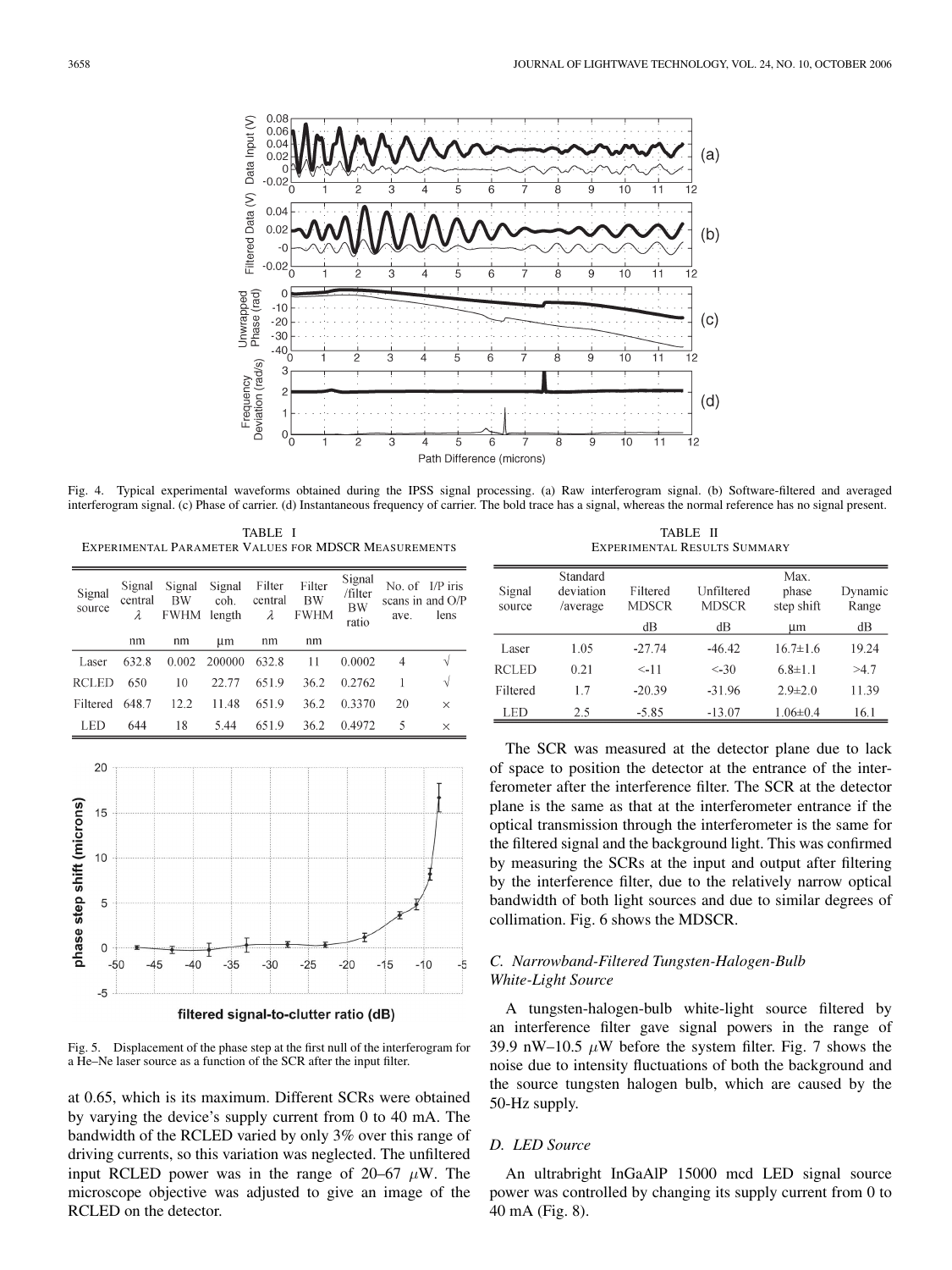

Fig. 6. Displacement of the phase step at the first null of the interferogram for an RCLED as a function of the SCR after the input filter.



Fig. 7. Displacement of the phase step at the first null of the interferogram for a 12.2-nm-bandwidth filtered light source as a function of the SCR after the input filter.

## *E. Discussion*

Table II summarizes the results of Figs. 5–8. The MDSCR for the laser shows that the detection method is remarkably sensitive to coherent sources. The laser's phase noise was converted to relative intensity noise by the interferometer and was included in the measurements. The noise given by the standard deviation divided by the average value for the displacements was the lowest for the RCLED, showing that it had the most stable output. The zero-displacement crossing was not obtained in Fig. 6, so only an upper bound on MDSCR and lower bound on dynamic range could be given. The noise for the filtered white-light source was larger than that for the laser due to its ac supply; nevertheless, a very sensitive MDSCR was obtained, although it was not as good as that for the laser, which had the narrowest spectral linewidth. The LED had the largest noise and largest bandwidth and gave the poorest sensitivity. The system's input dynamic range was fairly consistent, being slightly higher for the coherent laser source.



Fig. 8. Displacement of the phase step at the first null of the interferogram for a LED as a function of the SCR after the input filter.



Fig. 9. MDSCR as a function of the source bandwidth for a He–Ne laser, filtered tungsten-halogen-bulb light, and LED sources.

Fig. 9 shows the dependence of the MDSCR on source bandwidth. The RCLED results were omitted, as only an upper bound was found. The MDSCR sensitivity is clearly directly dependent on source bandwidth as expected since this is the criterion used to distinguish the source from the background.

#### V. SIGNAL-TO-FILTER BANDWIDTH RATIO (BWR)

Experiments were performed to establish the optimum input filter's bandwidth for the best MDSCR. An optical signal source whose central wavelength and bandwidth could be easily tuned was constructed by passing light from a powerful 250-W tungsten-halogen-bulb white light with a blackbody temperature of 3200 K through a Bentham M300 grating monochromator filter with a dispersion of 1.8 nm/mm. Our approach is similar to that in [13]; however, we set both the input and output monochromator slits to a similar width of 3 mm and fully illuminate the input slit, so the bandwidth was given by the product of the slit width and the grating dispersion, resulting in a bandwidth of 5.4 nm. A periscope matched the beam heights of the monochromator and the interferometer, and a plane-convex lens collimated the beam. The beam diameter was limited to 10 mm by the input iris.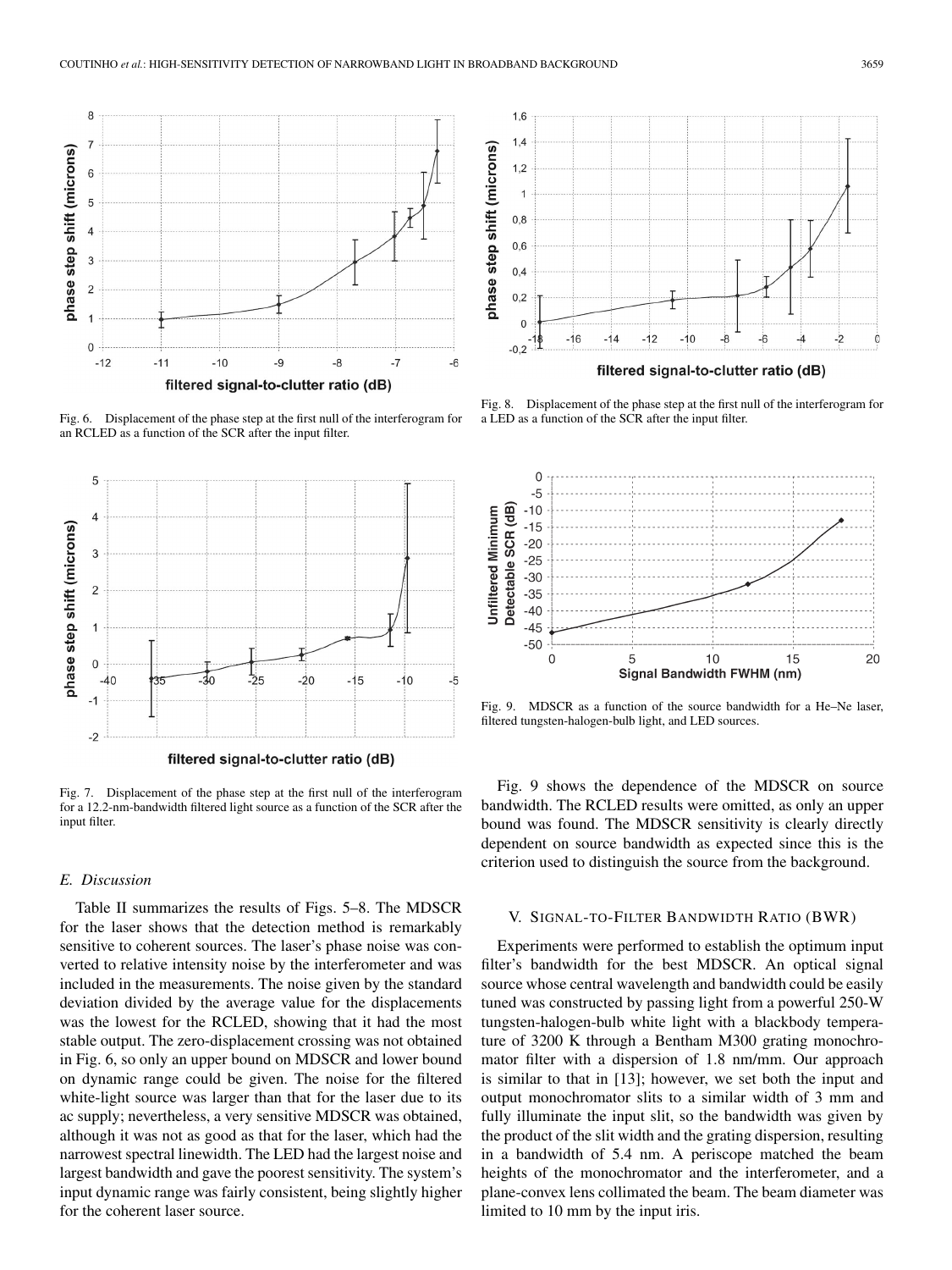TABLE III SIGNAL/FILTER EXPERIMENTAL COMBINATIONS

| Set            | Central<br>wavelength | Signal<br>bandwidth | Filter bandwidth Signal to filter | bandwidth ratio |  |
|----------------|-----------------------|---------------------|-----------------------------------|-----------------|--|
|                | nm                    | nm                  | nm                                |                 |  |
|                | 651.9                 | 5.4                 | 36.2                              | 0.1492          |  |
| $\overline{2}$ | 674.8                 | 5.4                 | 17.8                              | 0.3034          |  |
|                | 632.6                 | 5.4                 | 11                                | 0.4909          |  |



Fig. 10. Displacement of the phase step at the first null of the interferogram for several source-to-input-filter BWRs listed in Table III as a function of the filtered SCR.

The detection system was the same as that in Section IV but with bandpass filtering in the audio amplifier between 100 Hz and 1 kHz and an oscilloscope sampling frequency of 10.24 kHz. Different SCRs were obtained by attenuating the radiation from the signal using different power settings for the 250-W signal light source and attenuating the background using neutral density filters. This slightly different arrangement was due to the low monochromator throughput giving very low signal power at the interferometer entrance. Hence, instead of placing neutral density filters in the signal path, these were placed in the background path.

Three signal-bandwidth-to-input-filter-BWR combinations were used (Table III). The monochromator wavelength was chosen to give signals with central wavelengths coincident with those of the available interference filters. As the coherence length is proportional to the wavelength squared [2], this procedure slightly varied the coherence length of the signal, but as the central wavelength variation between the three filters is small  $(\pm 3\%)$ , this effect was considered to be negligible. For each signal/filter combination, five different power ratios were tested, and five to eight null feature displacements were combined to give an average and a standard deviation per point.

Fig. 9 shows the phase step displacement as a function of the filtered SCR for each of the signal/filter combinations. The optimum MDSCR of  $< 21.5$  dB would occur for a signalto-filter BWR of 0.303, similar to that of the filtered light source used in Section IV if the curve were extended to the zero axis in Fig. 10.



Fig. 11. Responsivity as a function of the central signal and filter wavelength offset.

## VI. SIGNAL-TO-FILTER CENTRAL WAVELENGTH OFFSET

In the earlier experiments, we aligned the input filter's central wavelength with the signal's central wavelength after selecting the most similar filter by rotating them to tune the filter's wavelength to maximize the power transmitted; however, this does not ensure that the central wavelengths are coincident, so we investigated the effect of relative wavelength offsets on the detection sensitivity. As the MDSCR did not vary significantly over the range of signal-to-filter wavelength offsets studied, we instead observed the gradient of the phase step displacement versus SCR curve near the MDSCR, which we call the responsivity (in micro meters per decibel), in order to distinguish them.

The filter with a BWR of 0.3 in set 2 in Table III was used, as it gave the best MDSCR in the earlier aligned wavelength experiment. Different signal central wavelengths (665.9, 670.35, 674.8, 679.25, and 683.7 nm) were achieved by turning the monochromator grating. Fig. 11 plots the responsivity as a function of the relative central wavelength offset between the signal and the input filter. The responsivity is most positive when the wavelengths are the same. The responsivity reduces to zero at central wavelength offsets of  $\sim 0.7\%$  of the filter bandwidth. Further offsets cause the responsivity to become negative and of almost the same magnitude as that when the wavelengths are aligned. In this region, the signal adds to the rolloff of the filter, making the overall bandwidth larger, so the net coherence of both reduces. The positive responsivity is reduced if the signal central wavelength is not accurately centered in the optical filter spectral response, so previous knowledge of the signal spectral characteristics will allow the filter to be configured for the greatest responsivity. It remains to be established whether the optimum signal-to-background BWR remains optimum as the offset increases.

In order to make sure that the loss of responsivity is due to the offset and not the reduction of signal power coupled through the optical filter, the signal power was increased when the offset was maximized to maintain the transmitted signal power through the filter. The negative displacement of the phase step increased until the observability cutoff was reached, confirming that the negative responsivity was not due to a reduction in the filtered signal power.

Fig. 12 shows an interferogram recorded with a signal of a central wavelength of 683.7 nm and a filter centered at 674.8 nm. The plot shows a beating effect that arises from the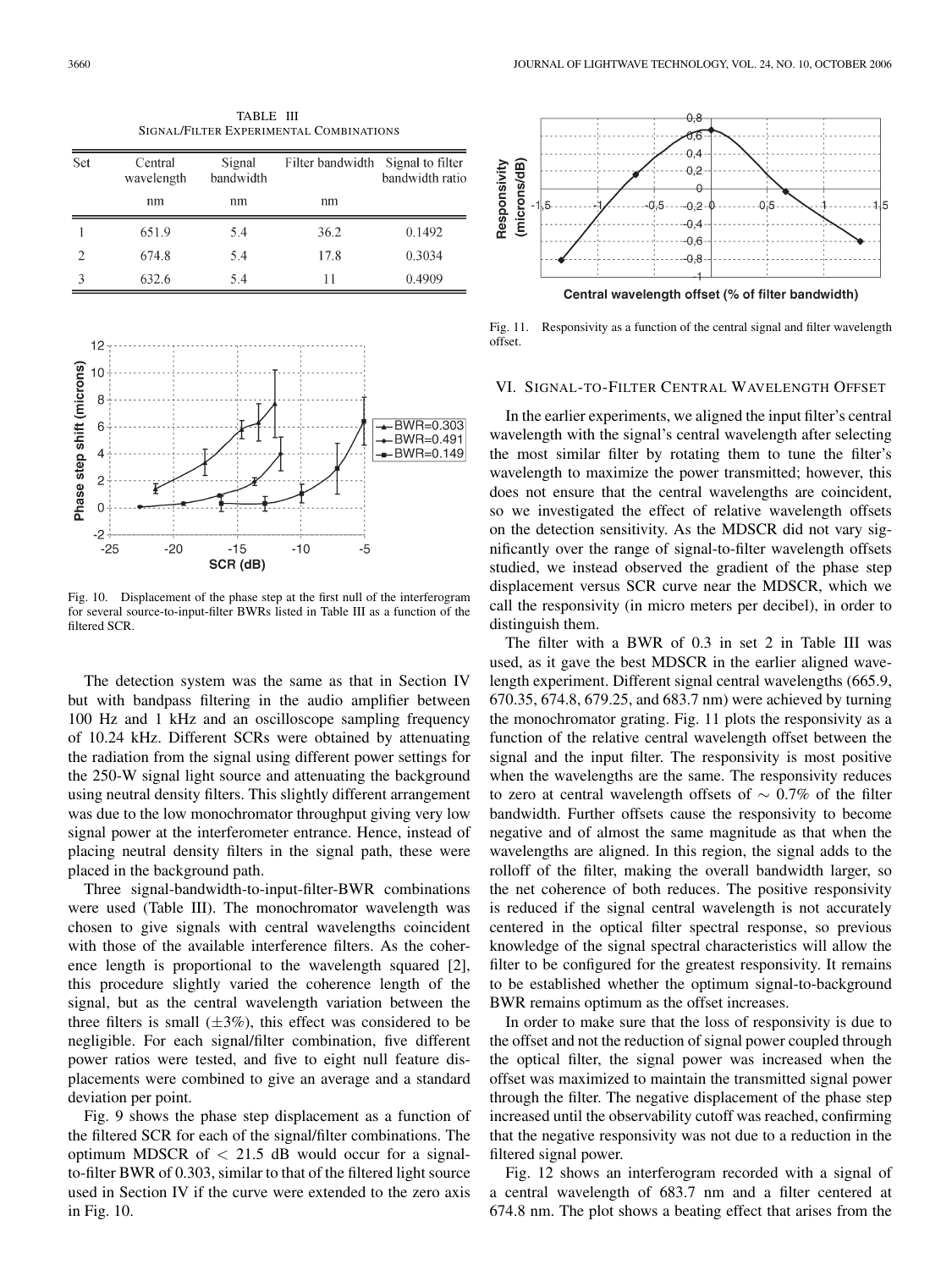

Fig. 12. Coherence interferogram showing the beating effect arising from an offset between the central wavelengths of the signal and the input filter.

wavelength offset between the signal and the filter, which is visible as an additional modulation on the fringe carrier.

#### VII. CONCLUSION

This paper describes and assesses the minimum detectable signal-to-background ratio or the MDSCR of a signal processing technique, known as IPSS, for a range of coherence-length sources, including laser, RCLED, filtered tungsten-halogenbulb white light, LED, and monochromator-filtered tungstenhalogen-bulb white light. The phase step or instantaneous frequency spike displacement versus SCR after input filtering curves were recorded, showing that the MDSCR improves for narrower signal bandwidths, as expected. We converted the results of earlier works to an equivalent MDSCR in order to compare with our results, making reasonable assumptions [14]. In the earliest experiments, the use of an input filter and interferometer to detect the presence of a laser [4], [5] obtained an MDSCR of −51.8 dB, but these were not automatic systems. The best result of earlier experiments using an input filter and interferometer to detect partially coherent light gave an MDSCR of −27.45 dB [7]. Montgomery *et al.* [15] gave an excellent MDSCR of −43.8 dB by combining two-band spectral FTS with spatial and temporal filtering. However, temporal FTS alone has achieved the best MDSCR of −21.8 dB [16]. Since our IPSS technique can also be combined with spatial and temporal filtering in the future to further improve the sensitivity, it should be compared to the single-domain approaches. Therefore, IPSS has an MDSCR of −46.42 dB for the detection of coherent light and an MDSCR of −31.96 dB for the detection of partially coherent light, which are better by 18.97 and 4.51 dB, respectively, than other automatic singledomain techniques, to date, to our knowledge [7].

The experimental limitations included the degree of light collimation, the accuracy of measurement of the phase step displacement, which is caused by a limited repeatability of the translation stage of 0.1–0.6  $\mu$ m, and 100-Hz intensity fluctuations, which are caused by the 50-Hz ac-driven tungsten halogen lamps used for the background and filtered signal light. The filter reduced the signal, in addition to the background in the case of wider bandwidth signals, the filtered tungsten halogen light, and the LED, as shown by comparing the filtered and unfiltered MDSCRs, although the filter bandwidth was chosen to be larger than that of the signals. The bandwidth of the RCLED varied by 3% across the range of driving currents, which was neglected, and the LED was assumed to have a constant bandwidth that is independent of the driving current.

The dynamic range was found to be 19.24 dB for lasers and 11.39 dB for partially coherent filtered light. Input adaptive gain control could adjust the signal to lie within the dynamic range.

The signal-to-filter BWR was found to have an optimum value of  $\sim$  0.3. There was a reduction in responsivity and even a reverse in the displacement direction if the filter was not aligned to the wavelength of the signal source.

These measurements were performed in the laboratory and did not include the effects due to the propagation of the optical beams in the atmosphere or vibration of the system. The susceptibility of the IPSS approach to these effects should be established by field experiments.

#### ACKNOWLEDGMENT

The authors would like to thank D. Wickramasinghe, Dstl Portsdown West, for providing some of the experimental apparatus, Prof. H. French for invaluable discussions, and the Brazilian Navy for granting R. C. Coutinho a sabbatical leave to take part in this paper.

#### **REFERENCES**

- [1] R. D. Hudson, *Infrared System Engineering*. New York: Wiley-Interscience, 1969.
- [2] E. Hecht, *Optics*, 3rd ed. New York: Addison-Wesley, 1998.
- [3] H. A. French and P. Sutton, "Electrical signal event marker circuit," U.K. Patent 2261727A, 1993.
- [4] H. A. French, "Introduction to optical transform image modulation techniques and their application to ESM data processing," in *Proc. Inst. Elect. Eng. Colloquium Signal Process. ESM Syst.*, 1988, pp. 9/1–9/2.
- [5] C. J. Duffy and D. Hickman, "A temporal coherence-based optical sensor," *Sens. Actuators*, vol. 18, no. 1, pp. 17–31, 1989.
- [6] D. Hickman and C. J. Duffy, "Incorporation of imaging into a temporal coherence sensor," *Opt. Lett.*, vol. 13, no. 10, pp. 898–900, Oct. 1988.
- [7] S. M. Drum, "The remote detection of gases using coherence measurement," Ph.D. dissertation, Univ. Southampton, Southampton, U.K., 1990.
- [8] J. E. Chamberlain, *The Principles of Interferometric Spectroscopy*. New York: Wiley-Interscience, 1979.
- [9] "Melles Griot product catalogue," *Helium Neon Lasers Data Sheet*, 1999. pp. 522.
- [10] R. C. Coutinho, H. A. French, D. R. Selviah, D. Wickramasinghe, and H. D. Griffiths, "Detection of coherent light in an incoherent background," in *Proc. Annu. Meeting IEEE LEOS*, San Francisco, CA, 1999, vol. 1, pp. 247–248.
- [11] R. C. Coutinho, D. R. Selviah, and H. A. French, "Detection of partially coherent optical emission sources," in *Proc. SPIE*, D. P. Casasent and T.-H. Chao, Eds, 2000, vol. 4043, pp. 238–248.
- [12] R. C. Coutinho, D. R. Selviah, R. F. Oulton, J. W. Gray, P. N. Stavrinou, H. D. Griffiths, and G. Parry, "Variable numerical aperture temporal coherence measurement of resonant cavity LED's," *IEEE J. Lightw. Technol.*, vol. 21, no. 1, pp. 149–154, Jan. 2003.
- [13] P. Sutton, "A novel optical pre-detector signal processing technique," Ph.D. dissertation, Univ. Southampton, Southampton, U.K., 1982.
- [14] R. C. Coutinho, "High sensitivity optical detection using temporal coherence interferogram phase changes," Ph.D. dissertation, Univ. London, London, U.K., Jan. 2003.